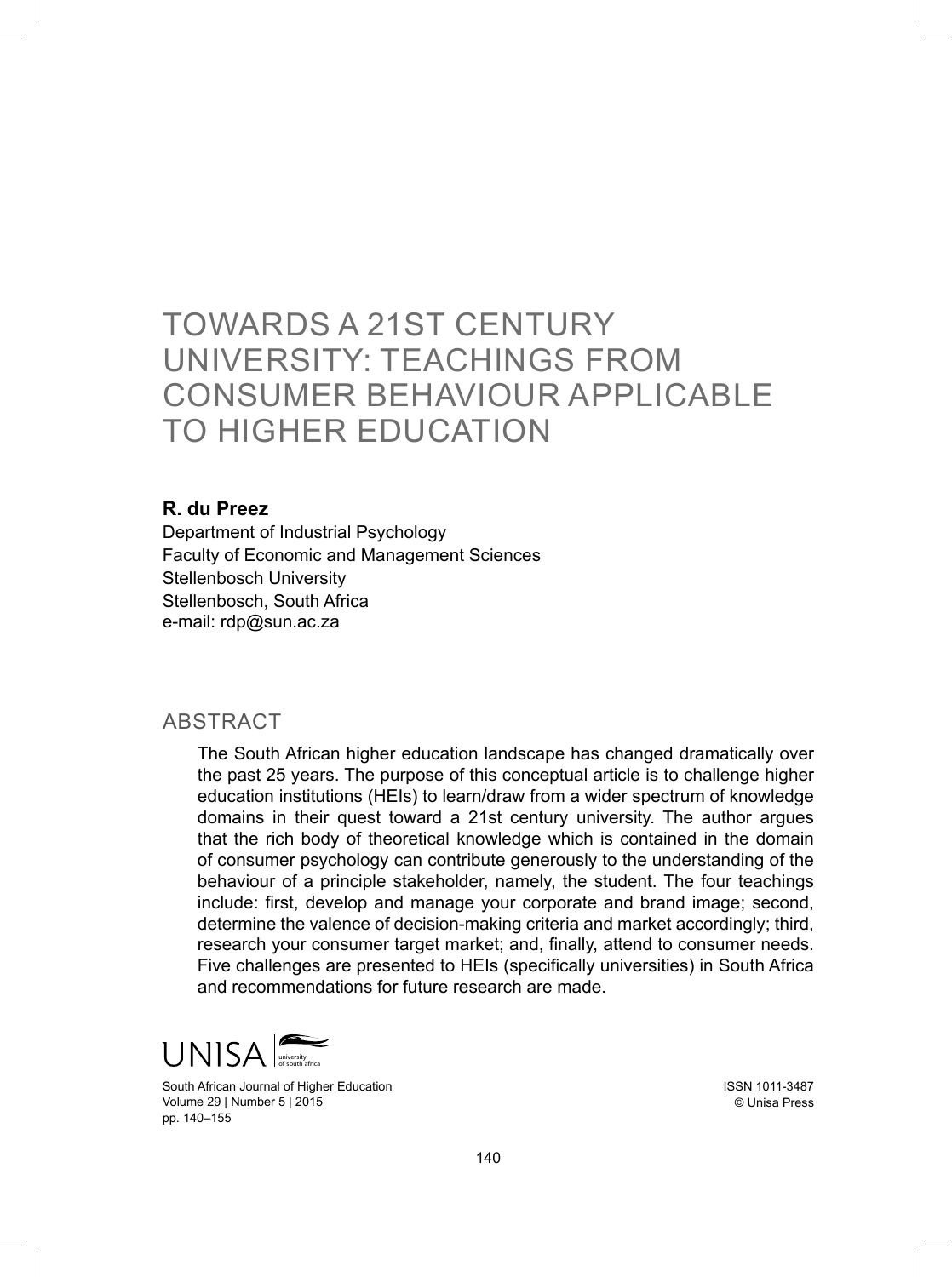**Keywords:** higher education, student consumers, 21st century universities, consumer psychology, information and communications technologies in higher education, first-year student profile

### INTRODUCTION: THE CHANGING FACE OF HIGHER EDUCATION

The South African higher education landscape has changed dramatically over the past 25 years, from a relatively simple and lightly regulated system with limited stakeholders to a highly regulated environment with 25 public universities and 50 public technical and vocational education and training (TVET) colleges (formerly known as FET colleges) as the dominant service providers (DHET 2013, xii).

Add to these the numerous private post-school, public adult learning centres, community colleges and state-owned learning centres and it leaves a highly complex and competitive higher education landscape. In the quest to be a leading 21st-century university, Stellenbosch University (SU) will have to transform its structures, missions, programmes and processes to become more flexible, relevant and responsive to the changing needs of its stakeholders.

This sentiment is echoed by the White Paper for Post-school Education and Training (DHET 2013, xi), which states that one of the main policy objectives is 'a post-school education and training system that is responsive to the needs of individual citizens, employers in both public and private sectors, as well as broader societal and developmental objectives'. This purpose statement identifies three principle stakeholders, namely: the student consumer as citizen; employers in public and private sectors; as well as society as a whole.

Most of the research on consumer behaviour in higher education has focused on choice behaviour (Ali, Sabrina and Tinggi 2013; Foskett and Hemsley-Brown 2001; Ivy 2001, 2008; Mangan et al. 2010; Maringe 2006; Nguyen and LeBlanc 2001; Wilkins and Balakrishnan 2013), as worldwide student consumers are becoming more discerning regarding their choice of higher education institution (HEI). It would appear that this trend is no different in South Africa, with inequality in schooling (Spaull 2013a, 2013b) and the general decline in high-performance matriculants (Spaull 2013a, 2013b; SU 2014) compounding the competition in the higher education market for high-potential students who will reach their potential and be successful students. I regard student success as not only academic success, but also the personal, professional and social development of graduates.

Since students are the 'consumers' of higher education, I am proposing that the rich body of theoretical knowledge which is contained in the domain of consumer psychology can contribute generously to the understanding of their behaviour. This knowledge base can be utilised when developing strategies towards recruiting, on-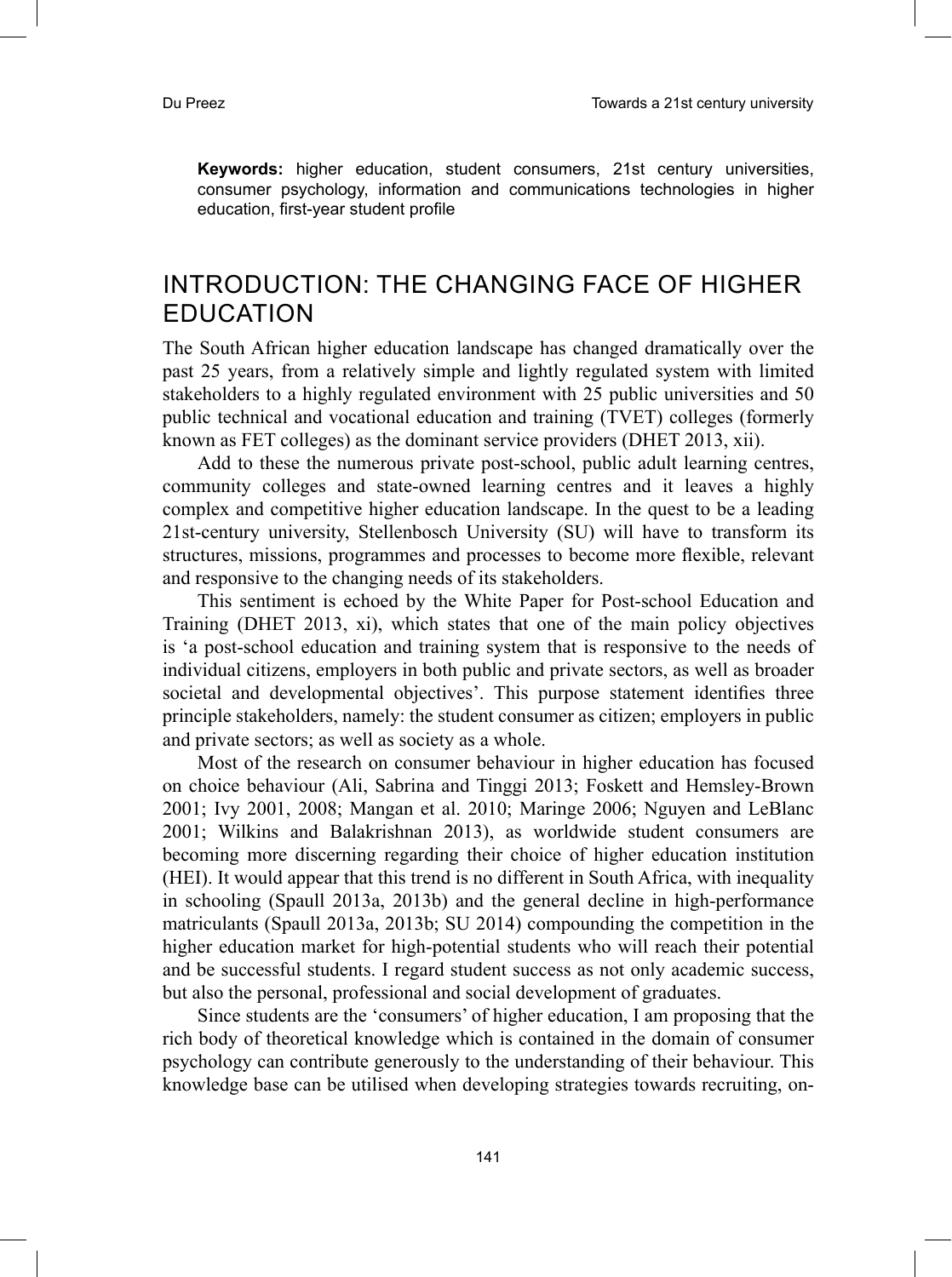boarding and retaining high-calibre students. In the following sections, I offer four teachings from consumer behaviour that could be applied fruitfully towards this end.

### DEVELOP AND MANAGE YOUR CORPORATE AND BRAND IMAGE

Consumers respond to brands that have a distinct and strong brand image. Student consumers are no exception; thus, HEIs can and should implement 'brand and image' theories that have been applied successfully in non-education environments (commerce and industry) to attract student consumers (and other stakeholder groups) to their brand and product offering and to influence choice behaviour.

Numerous scholars (Hemsley-Brown and Oplatka 2006; Schofield et al. 2013) argue that the internationalisation and globalisation of higher education, together with the changes in state funding formulas, act as drivers to use (some) principles of marketing theory to gain a competitive advantage and market share.

It then follows that the need for HEIs to build a strong corporate and brand image is imperative. These images will have a widespread influence as an HEI's image influences the attitudes of stakeholders (Finch, McDonald and Staple 2013). In turn, attitudes influence student behaviour (e.g., application, registration, retention and termination); donor behaviour (e.g., bursaries, donations and bequests); and partner behaviour (e.g., commission of syndicated research projects, collaboration with other HEIs, and relationships with the state).

Nguyen and LeBlanc (2001, 303) shed light on the influence of HEIs' image and reputation on students' retention decisions. They describe institutional image as 'the result of an aggregate process by which the public compares and contrasts various attributes of organizations', leading to the recognition that numerous images can exist (e.g. students, employees). Nguyen and LeBlanc caution that incongruent perceptions could damage an institutional image that was built over years, negating the benefits of a congruent image. Reputation, as an estimation of an attribute's consistency over time, is often linked to brand equity and is extremely fragile. Their findings indicate that the impact of institutional image on customer loyalty is more important; however, they concede that adding an interaction effect of institutional reputation increases the explanation of customer loyalty. Institutional reputation could thus be regarded as an antecedent of institutional image.

The seminal work of Stern, Zinkhan and Jaju (2001) emphasises the importance of gestalt in image, with gestalt being defined as a configuration or pattern of elements so unified as a whole that it cannot be described merely as a sum of its parts. Drawing comparisons between corporate image and an HEI's image leads to the following reasoning: the image that different stakeholders (students, donors, parents, institutions, state, etc.) hold of the institution is not necessarily objective and the images could differ. The image is gestalt – put differently, it is seen as one,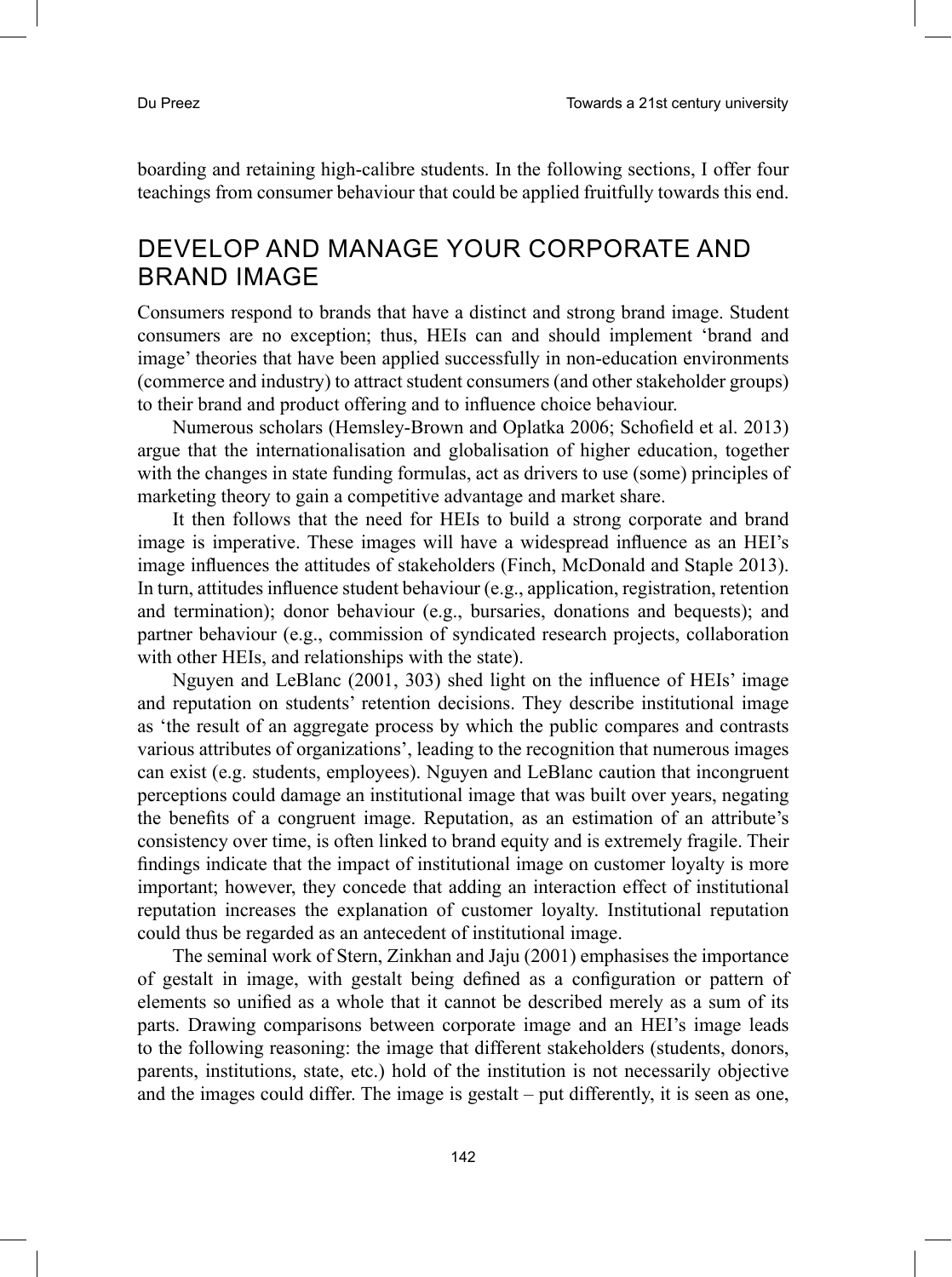and heuristics (i.e., an experience-based technique for problem solving) are applied when forming the image. The implications are far reaching. Thus, HEIs need to 'serve' numerous stakeholders, and many use heuristics to form either a positive or negative image, leaving the institutions in the precarious position of having to do 'all things right' as just one negative experience could 'cloud' stakeholders' perceptions.

### DETERMINE THE VALENCE OF DECISION-MAKING CRITERIA AND MARKET ACCORDINGLY

Ivy (2001) conducted a comparative analysis of the marketing activities of South African universities and technikons (at that time) together with United Kingdom (UK) universities. The results suggested that South African universities in comparison with their UK counterparts had no distinct images and that they did not apply any distinct marketing activities. This finding was partially though significantly corroborated by Maringe (2004) and Maringe and Foskett (2002, 35) in their study of seven Southern African universities. They found that these institutions showed varying levels of awareness of the significance of marketing with activities ranging from marketing as a public relations exercise to a more customer-focused approach. However, they concluded that marketing remained 'buried under the mainstream educational activities'.

In subsequent studies, Ivy (2002, 2008) presented a higher education marketing mix for South African business schools that could be applied fruitfully in both brand building and positioning at SU. He focused specifically on the Master of Business Administration (MBA) programmes as these are regarded as flagship programmes at many universities and the marketplace for postgraduate education is becoming exceedingly competitive. Ivy argues that the original 4Ps (product, promotion, price and place) that evolved into the 5Ps (with the addition of people) and 7Ps (adding physical facilities and processes) as marketing tools may not suffice in the MBA marketing environment. His findings indicated that there are seven distinct factors in MBA marketing (see Figure 1) of which four are dissimilar to the traditional Ps, namely, programme, prominence, premiums and prospectus. The remaining three Ps relate to the traditional Ps, namely, people, price and promotion. Unsurprisingly, the programme element was found to be the most important, followed by prominence, price, prospectus, people, promotion and premium.

Ivy's (2002, 2008) findings endorse the earlier findings of Maringe (2006), who acknowledges the increasing consumerist nature of higher education and its impact on positioning, recruitment and marketing. Maringe identified which factors influence high school learners' choice behaviour related to university subject/module and choice of university.

For *module choice*, the relevance of the module for a future career was regarded as the most influential factor, followed by learners' assessed ability in the subject.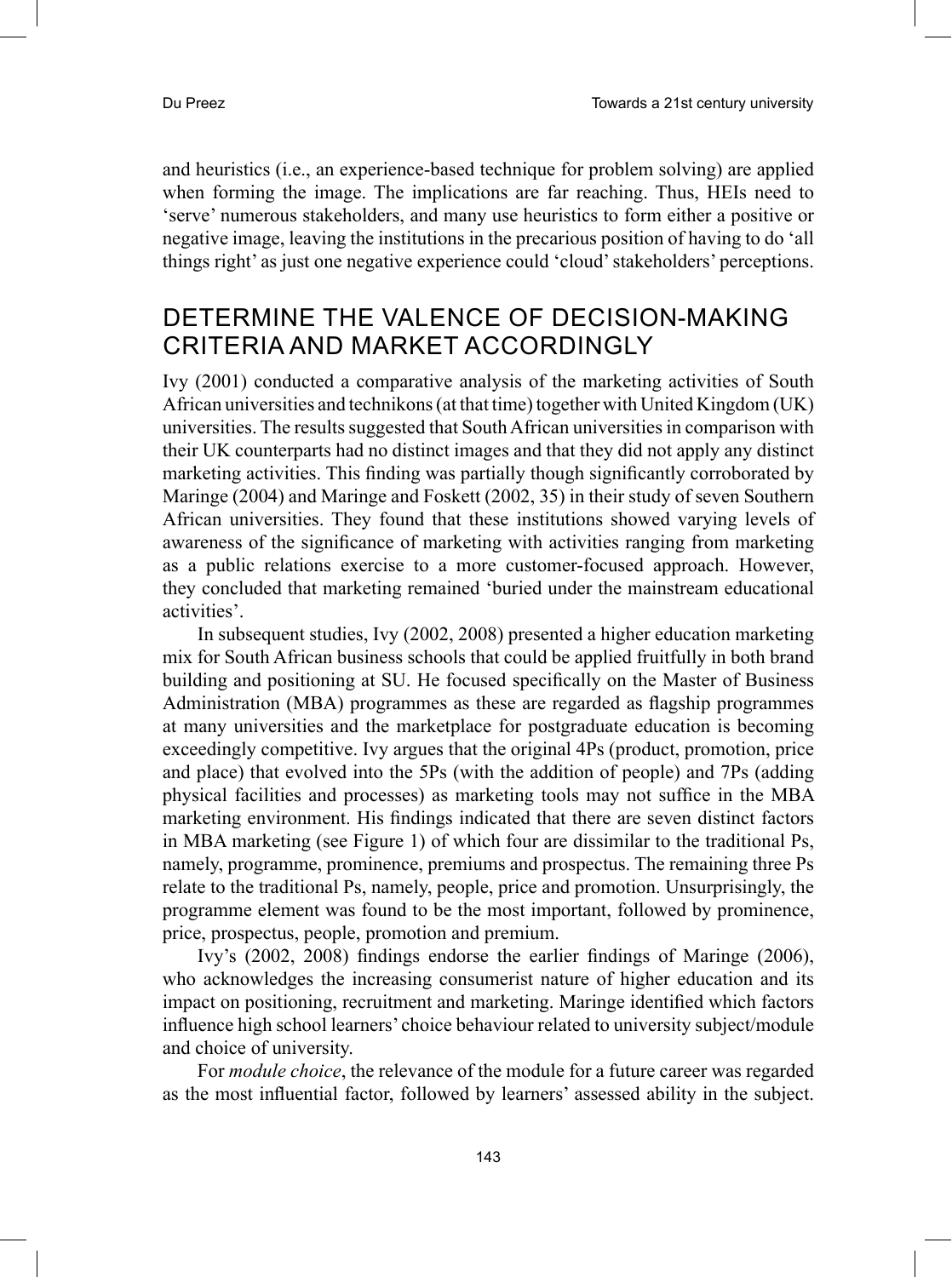This finding endorses the importance of continuous curriculum development to ensure the relevance of the offering to students and industry. Student consumers should perceive the university's programme offering as current, innovative and a solid platform from which to launch their careers.

The influence of teachers and interest in the subject were the third and fourth most important factors, again providing opportunities for universities, for example, to provide teachers with up-to-date information about programme offering and to develop learners' interest in core modules (e.g., holding open days).



**Figure 1:** The Business School 7P marketing mix (Ivy 2008, 294)

With regard to the factors influencing *university choice*, learners were asked to indicate their preferences based on the seven factors proposed by Ivy (2002). Programme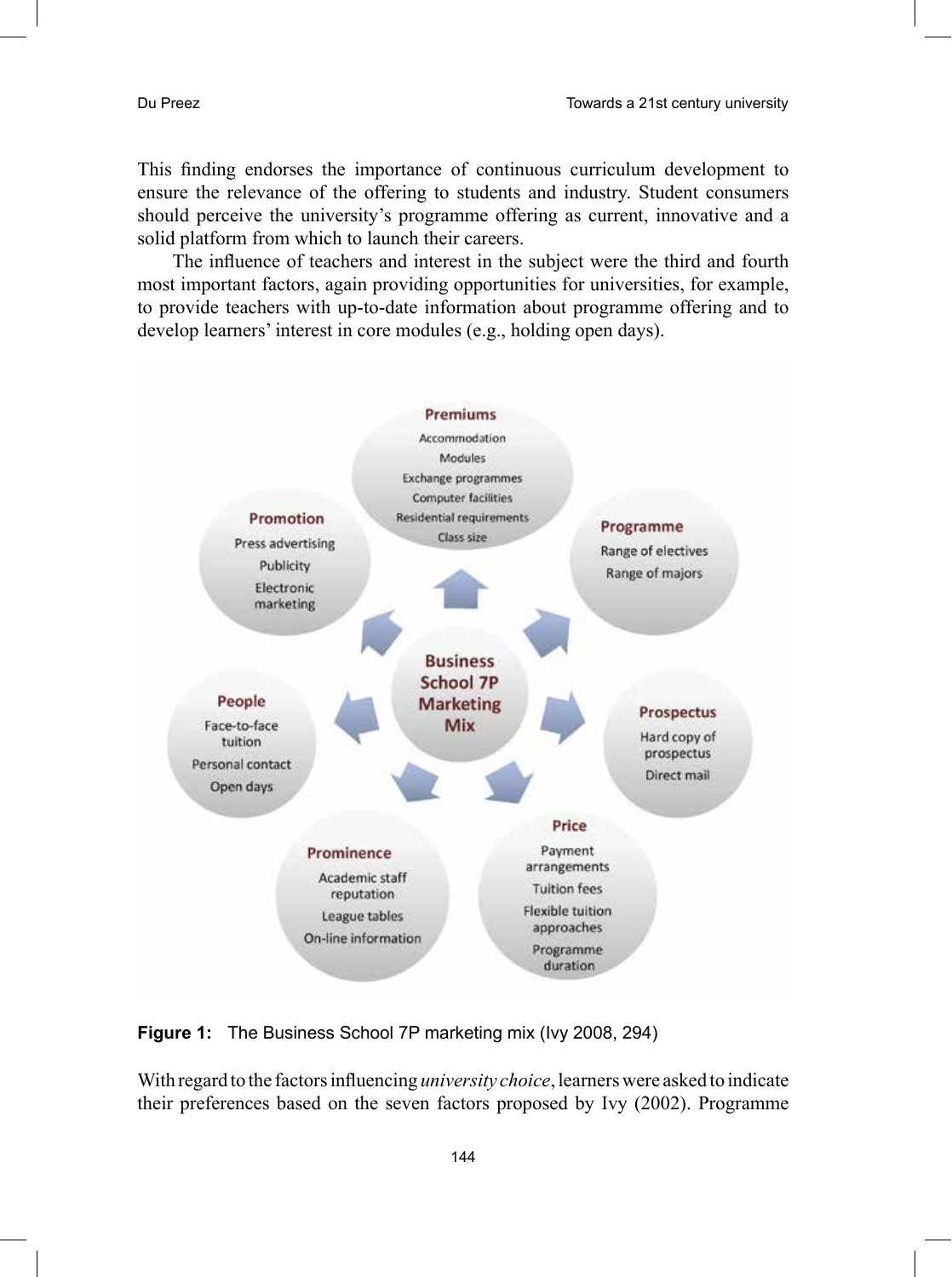(field of study, courses, majors, course structure and degree organisation) was rated most important (Maringe 2006), followed by:

- price (fees, flexibility in payment, effort needed to qualify, opportunities sacrificed, distance from home, transport and living costs, opportunities for parttime work);
- place (campus accommodation, degree credits, facilities, racial diversity, residential requirements, class size);
- prominence (institutional and staff reputation, press reviews, institutional website, league tables);
- prospectus (university prospectus, programme booklets);
- promotion (advertising in local and national press, publicity about academic research, publicity about teaching excellence, electronic media and marketing communications); and
- people (gender composition, tutors' credentials, alumni and personal contacts, graduate profiles).

The importance of a continued and strategic focus on these decision-making criteria for positioning, recruitment and marketing are obvious.

An investigation into registration trends at, for example, SU for 2011–2013 highlights the valence attributed to some criteria of evaluation to determine registration or not (SU 2013a, 1). The availability of residence accommodation (as related to the place factor) had a significant impact on registration as 84 per cent of applicants who had a residence placement registered in comparison to the 42 per cent of those who did not. Afrikaans as language of tuition (related to the programme factor) also contributed significantly to non-registration of black, coloured and Indian students. Other criteria included the availability of bursaries (price); the admission processes (programme); travel (place); institutional culture (prominence); and offers from higher education competitors (programme).

# RESEARCH YOUR CONSUMER TARGET MARKET

Understanding your consumer target market is a significant competitive advantage. Knowledge of learners' educational background, their general mind-set regarding teaching and learning, and their interaction with information and communications technologies (ICTs) can provide valuable input for recruitment, teaching and learning initiatives which may contribute to student success – both personally and academically.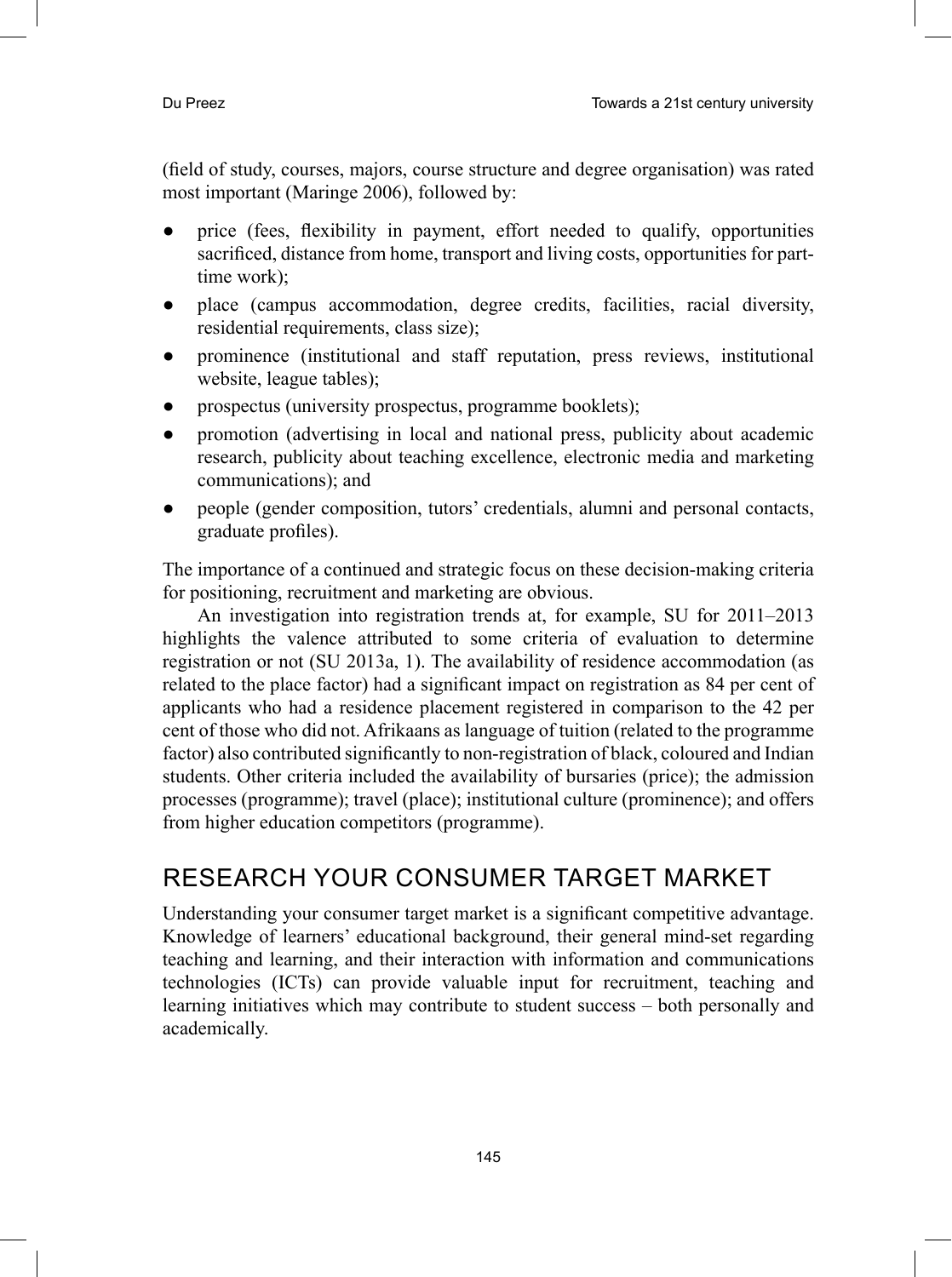#### Students' secondary education background

The work of Spaull (2013a, 2013b), an education researcher who was commissioned by the Centre for Development and Enterprise to investigate the quality of South Africa's education, provides sobering empirical findings that have significant consequences for the schooling and higher education sectors. Only three findings will be highlighted briefly here.

First, Spaull (2013b, 6) argues that early learning deficits (especially in mathematics and literacy) accumulate to such a degree that they become 'insurmountable' leading to 'almost certain failure and drop-out' and that early intervention is the only appropriate response. The educational gap between required and actual knowledge and skills is widening, especially for disadvantaged learners. As they move to higher grades, remediation becomes nearly impossible as learning gaps compound over time – with Grade 11 learners operating at Grade 8 level in the Eastern Cape (Spaull 2013a) and learners being taught by teachers who do not have the necessary skills and knowledge. In the Western Cape, the primary recruitment area of SU, disadvantaged students are approximately one year behind (Spaull 2013b).

Second, the National Senior Certificate (NSC) pass rate does not provide an accurate measure of the quality of education. It does not reflect the 50 per cent of learners who dropped out prior to Grade 12, nor does it take into account that learners are taking easier subjects, for example, mathematical literacy instead of mathematics (Spaull 2013b; Taylor 2011).

Third, Spaull states that poor school performance reinforces social inequality, leaving learners trapped in the economic and social stature of their parents. An NSC qualification does not significantly increase a learner's chance to secure employment (learners with an NSC do not have a significantly higher employment rate than their chronological peers without one). The value of an NSC is rather embedded in an opportunity (for a limited minority) to acquire a form of tertiary education (Spaull 2013a, 2013b).

#### Stellenbosch University's first-year student profile

An investigation conducted by the Stellenbosch University Division for Prospective Students into the profile of the 2014 first-year cohort that applied to SU presented the following facts (SU 2014):

Nationally only 30.6 per cent of matriculants qualified to apply for degree studies. This was up from 26.6 per cent in 2012. In the Western Cape this figure was 40.9 per cent, making it the province with the highest percentage of learners who qualified for degree studies.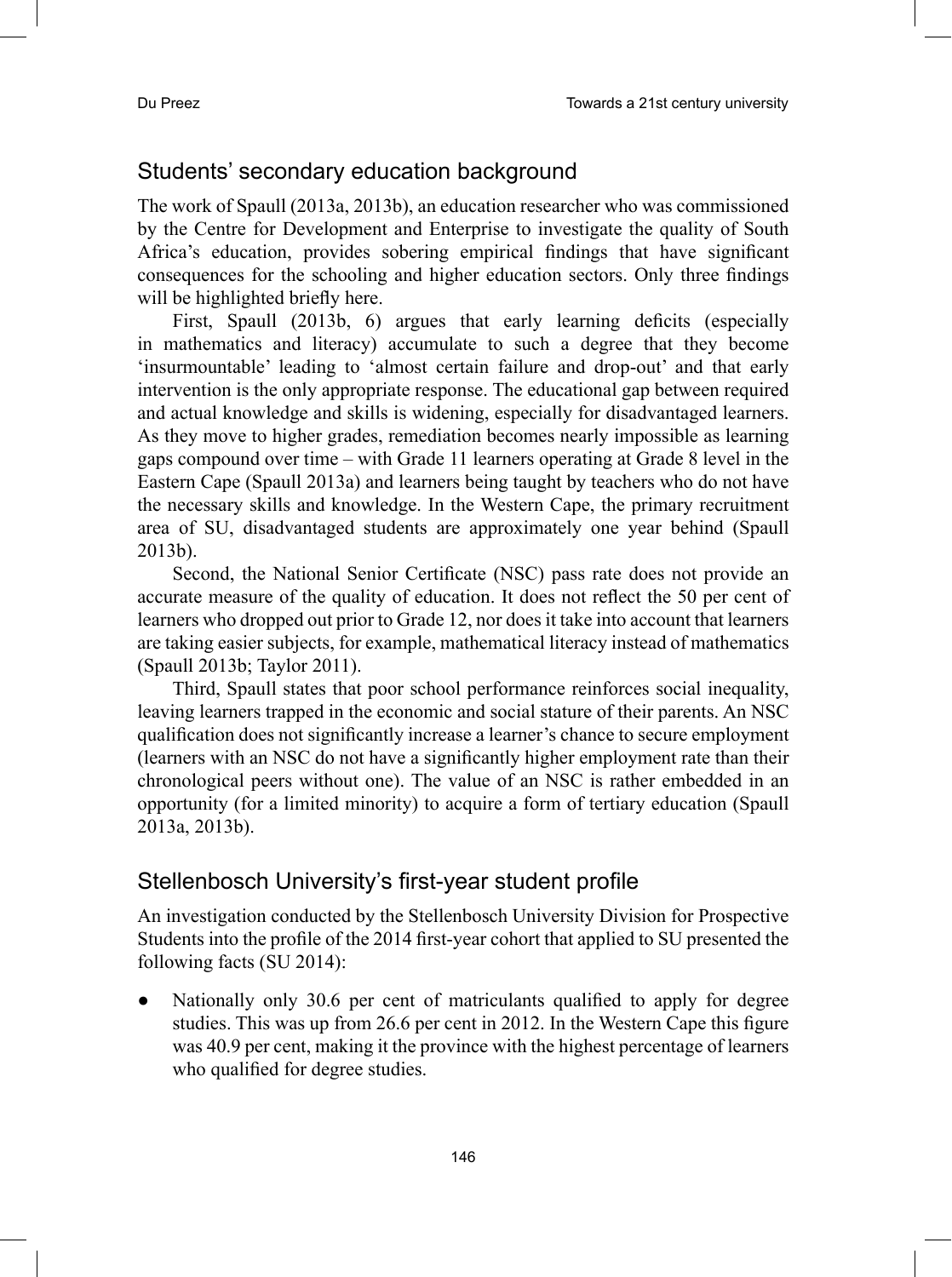- The pass rate for mathematics (set at a mere  $30\%$ ) increased from 46.3 per cent in 2011 to 59 per cent in 2013; however, the national percentage of matriculants who wrote mathematics declined from 56 per cent in 2008 to only 43 per cent in 2013. In the Western Cape this number was a meagre 35 per cent.
- The student pool was further narrowed down as only 15.6 per cent achieved 60 per cent or higher in mathematics (which is the minimum entry requirement for any programme in the Faculty of Economic and Management Sciences, excluding the extended degree programme).
- Students generally achieved higher marks in Grade 11 mathematics than in Grade 12, making the process of admission cumbersome, as many students did not meet the minimum requirements for a programme to which they were provisionally admitted.

It could be argued that this scenario is not significantly different from other universities in South Africa. In short, the schooling system in South Africa is failing to provide students who are adequately prepared for higher education, in that

schooling has not been able to transform itself in so far as all young people have the opportunity to matriculate and for students from varied social class backgrounds to develop the kinds of skills, knowledge and attitudes that would make them university-ready. (SU 2013b, 6)

### Students today

Students who are currently in higher education have been labelled Millennials, the Net Generation, digital natives, digital immigrants and Generation Y. Some contentious characteristics of this generation include: they have inflated levels of self-confidence; expect to be praised and to receive constant (positive) feedback; are open-minded and able to manage diversity well; enjoy opportunities to showcase abilities; are easily bored, technologically knowledgeable and always connected; enjoy strong support networks (family and friends); enjoy a high-energy learning environment; have high optimum stimulation levels; seek developmental opportunities; enjoy being challenged; have a need for meaning; and want to add value to society. Admittedly, members of Generation Y have a reputation for: not taking responsibility for their choices; having inflated expectations; demanding immediate and constant feedback; not adhering to traditional power differences; having slower psycho-social development; and having limited verbal/written communication skills (Howe and Strauss 2000; Morton 2002; Prensky 2001; Prensky and Berry 2001; Tapscott in Bullen, Morgan and Quayyum 2011).

However, a growing number of scholars (Bennett and Maton 2010; Bennett, Maton and Kervin 2008; Bullen et al. 2011; Jones and Shao 2011; Margaryan, Littlejohn and Vojt 2011) question the popular view that this generation is different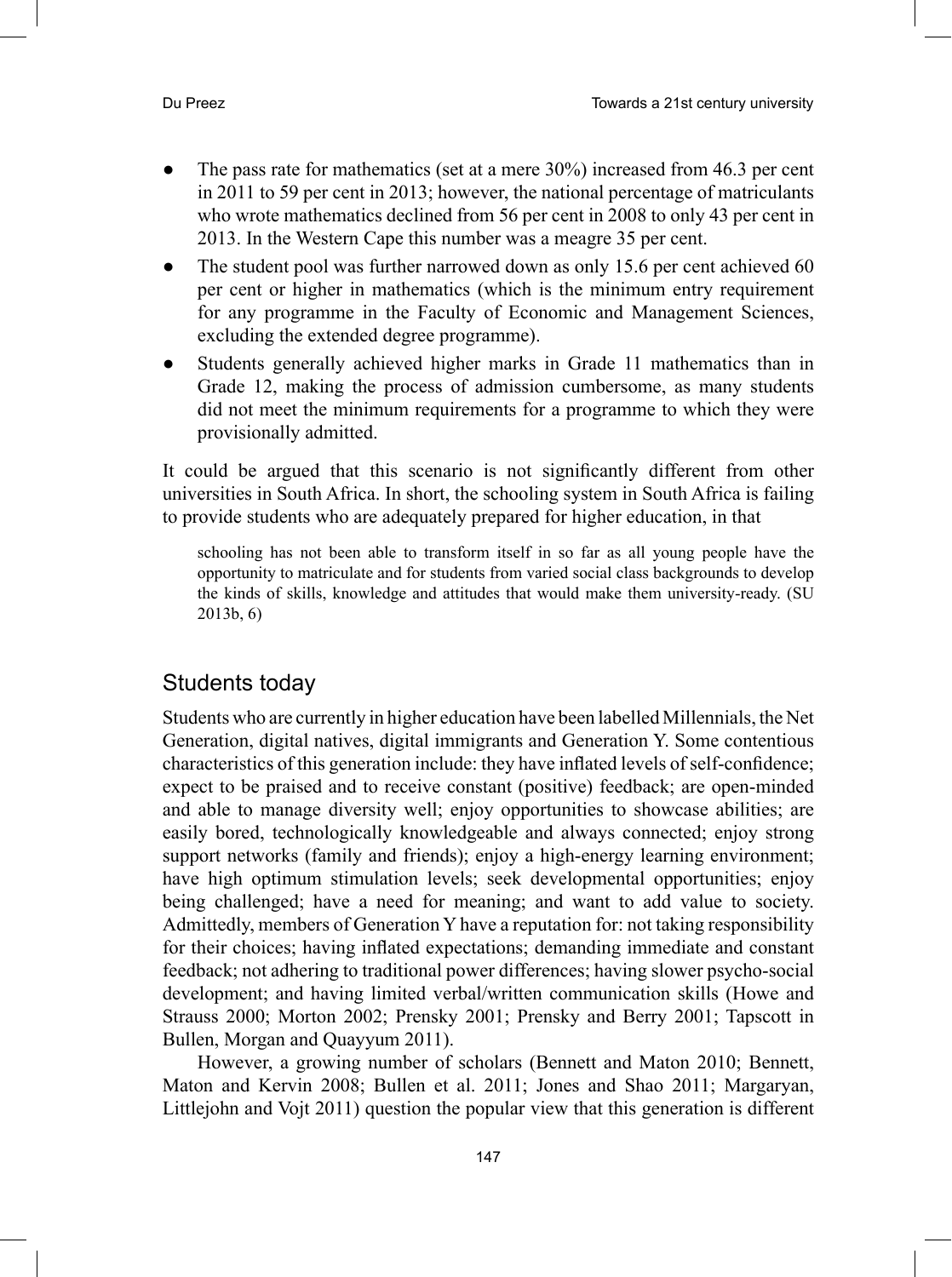from previous generations. The belief is that the plethora of publications (in popular press and quasi-academic publications) on Generation Y has led to many treating these claims as the truth. Bullen et al. (2011) argue that the educational community has not subjected these claims to scientific scrutiny, leading to costly changes in teaching practices and learning technologies (ICTs).

The findings of a study at a Canadian university suggest that there were no significant differences between Gen Y (Net generation) and non–Gen Y students in behavioural characteristics, learning preferences and the use of technology (Bullen et al. 2011). University College London (2008) substantiates that young Internet users do not critically evaluate information or engage in sophisticated informationsearching activities and that additional training in the use of ICTs in education is needed. Furthermore, students seem not to understand the potential that ICTs hold for learning, and both staff and students indicated a lack of skills and reluctance to change as the biggest obstacles to ICT usage. Therefore, the call for transformation of ICT use in higher education is legitimate, but

decisions surrounding the use of technologies for learning should not only be based around students' preferences and current practices, even if properly evidenced, but on a deep understanding of what the educational value of these technologies is and how they improve the process and outcomes of learning. This cannot be achieved without faculty actively experimenting with different technologies in their teaching to evaluate the educational effectiveness ... and most importantly publishing the results ... (Margaryan et al. 2011, 439)<sup>1</sup>

Jones and Shao (2011) concede that the changes in the student cohort has an agerelated component that is most evident in the prominent use of networking sites, multimedia and the use of handheld devices to access mobile Internet. Further to this, they mention that demographic variables (such as gender, mode of study and home status of student) interact with age to determine responses to new technologies and that universities should provide for at least a basic learning management system, libraries of online services and e-journals as well as e-books. The authors give the reassurance that the gap between teachers and students is not fixed and can be overcome as students predominantly use ICTs that are integrated in modules by lecturers – students rarely demand ICTs that universities and lecturers cannot provide. Lastly, Jones and Shao note that there is no evidence that students are demanding change in the pedagogy and they will accept teaching and learning strategies that are motivated and integrated in the curriculum. Together with Margaryan et al. (2011) and Bullen et al. (2011), I fully support Jones and Shao (2011) in urging HEIs not to use the generation argument to promote change in the system but to base any ICT drive on pedagogy.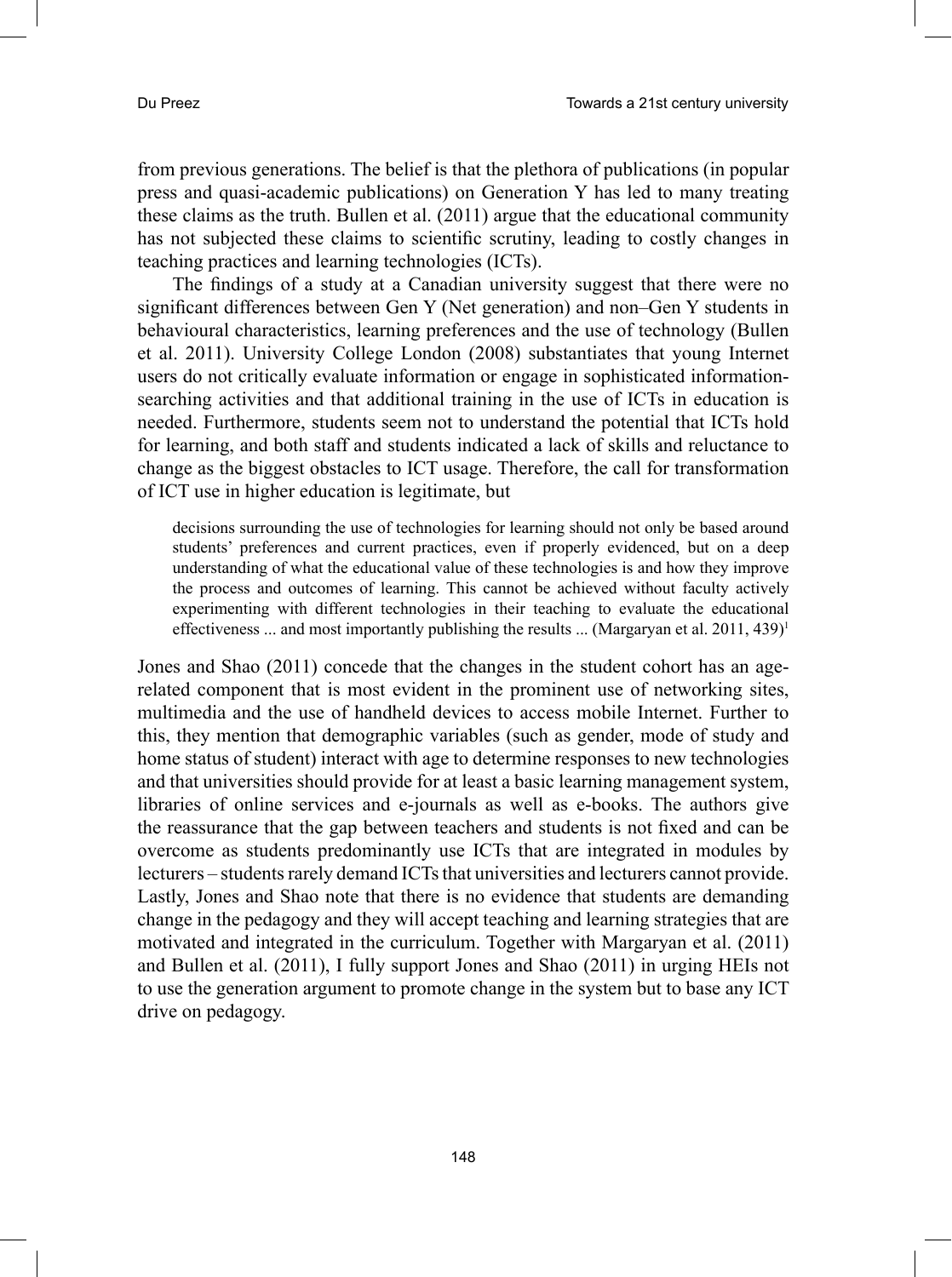## Students, ICTs and learning

The current model of teaching and learning in South Africa is under huge pressure to deliver more successful students with less resources (CHE 2013; DHET 2013; NPC 2012), giving impetus to HEIs such as SU to critically investigate the use of ICTs as a method to serve other markets such as the 'learn and earn' market. Of critical importance is that ICTs should meet the needs of the programme offering. If ICTs do not add value to the teaching and learning outcomes of a particular module or programme and make pedagogical sense, then they are wasteful and a costly luxury. Again, lecturers should take cognisance of empirical evidence regarding students, ICTs and learning:

- Students' expectations of learning are influenced by the lecturers' approaches to teaching (with or without ICTs). Students may not support the use of social technologies in all educational contexts (Margaryan et al. 2011), but meaningful applications of social network sites do exist and can contribute to student engagement and performance (Arquero and Romero-Frias 2013).
- Evidence of a 'digital apartheid' exists in South Africa, characterised by large differences in opportunity and access to ICTs (Brown and Czerniewicz 2010).
- Conventional teaching augments the passive consumption of information and does not support deep learning. Students respond better to information transfer that is rich in both visual and auditory stimuli and learning that demands active engagement and makes provision for various learning styles and preferences (Bester and Brand 2013). Contentextualisation is paramount as students need to see the meaning and context of what they are learning together with how and where they can apply the information (Spencer 2011).

However, some concerns regarding the drive to use ICTs to expand the target market of traditional residential and research intensive universities such as SU to the 'learn and earn' market could be noted. This shift could either build or deplete the current brand, depending on the impact of the 'brand extention' (programmes for the learn and earn market) on the mother brand (residential under- and postgraduate programme offering). As previously mentioned, this endeavour should be evaluated critically and managed, as a depletion of the brand and brand image could hold detrimental consequences for universities on various levels. I concede that universities and other HEIs need to contribute to the huge unemployment problem as only 17 per cent of 20–24-year-olds are enrolled in higher education (NPC 2012). ICT-mediated programmes could address this crisis; however, the difficult questions of what the institution's core business offering and market segment are, should not be ignored. The fact that each university is part of the higher education landscape, serving a specific market segment, while other institutions such as TVET colleges and universities of technologies serve another, cannot be disputed.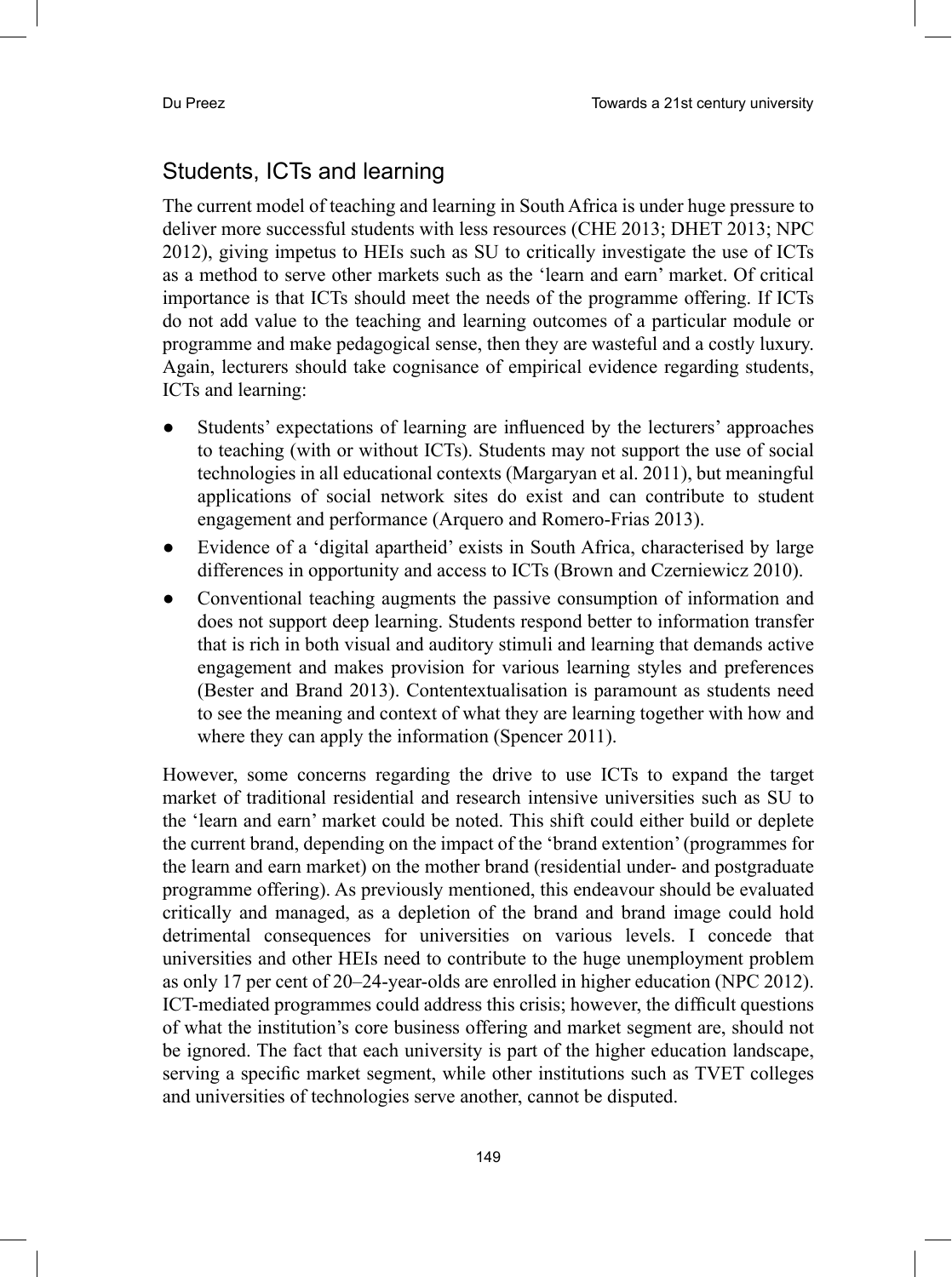# ATTEND TO CONSUMER NEEDS

Consumer satisfaction, through the satisfaction of needs and expectations, drives customer retention. In the same way as companies build relationships with consumers through customer support and meeting consumer needs, universities will have to deal with the need sets and expectations of student consumers. In the current higher education context, needs such as additional academic and sociopsychological support rank highest as the realities of learner under-preparedness is evident. I will highlight two initiatives as examples aimed at meeting the need for support, namely, the SU Faculty of Economic and Management Sciences' module mentoring programme and the development of emotional intelligence for sustained student success project.

#### Module mentoring programme

The National Development Plan 2030 (NPC 2012) reiterates that universities have to contribute to social justice and the cultivation of a welcoming culture for all who wish to enter higher education. Regrettably, this noble goal could include a dark side: students who are under-prepared for success in higher education; large classes with limited contact hours; students without clarity as to what it means to be a successful student; limited contact with the lecturer; lack of facilities; and in-class language and learning barriers stemming from diverse cultural and language backgrounds. The increase in student diversity (including students with disabilities) has led to diverse needs and students may require additional support (Adams and Hayes 2011; Trotter and Roberts 2006).

The faculty's module mentoring programme has been an extremely successful initiative. This programme entails that students (mentees) apply electronically to the module mentoring programme for specific modules in which they need support. Senior students (mentors) who adhere to the academic criteria  $($  > 65%) and undergo the basic four-hour training session on mentoring skills are paired with approximately ten mentees. They schedule meetings outside of the formal class time (usually once a week) to discuss academic issues and to provide general support.

In a study by Du Preez, Steenkamp and Baard (2013), the perspectives of both mentors and mentees who participated in the faculty module mentoring programme during 2012 were investigated with specific reference to their motivation for participation and evaluation of the programme. Both mentors and mentees experienced the module mentoring programme as being beneficial, by providing peer-to-peer academic and socio-psychological support. Altruistic, cognitive, social and personal growth and financial benefits were derived from the programme. The findings of this study provide a strong argument in favour of the expansion and continuation of module mentoring programmes in the SU Faculty of Economic and Management Sciences. I am confident that this programme will continue to provide a good return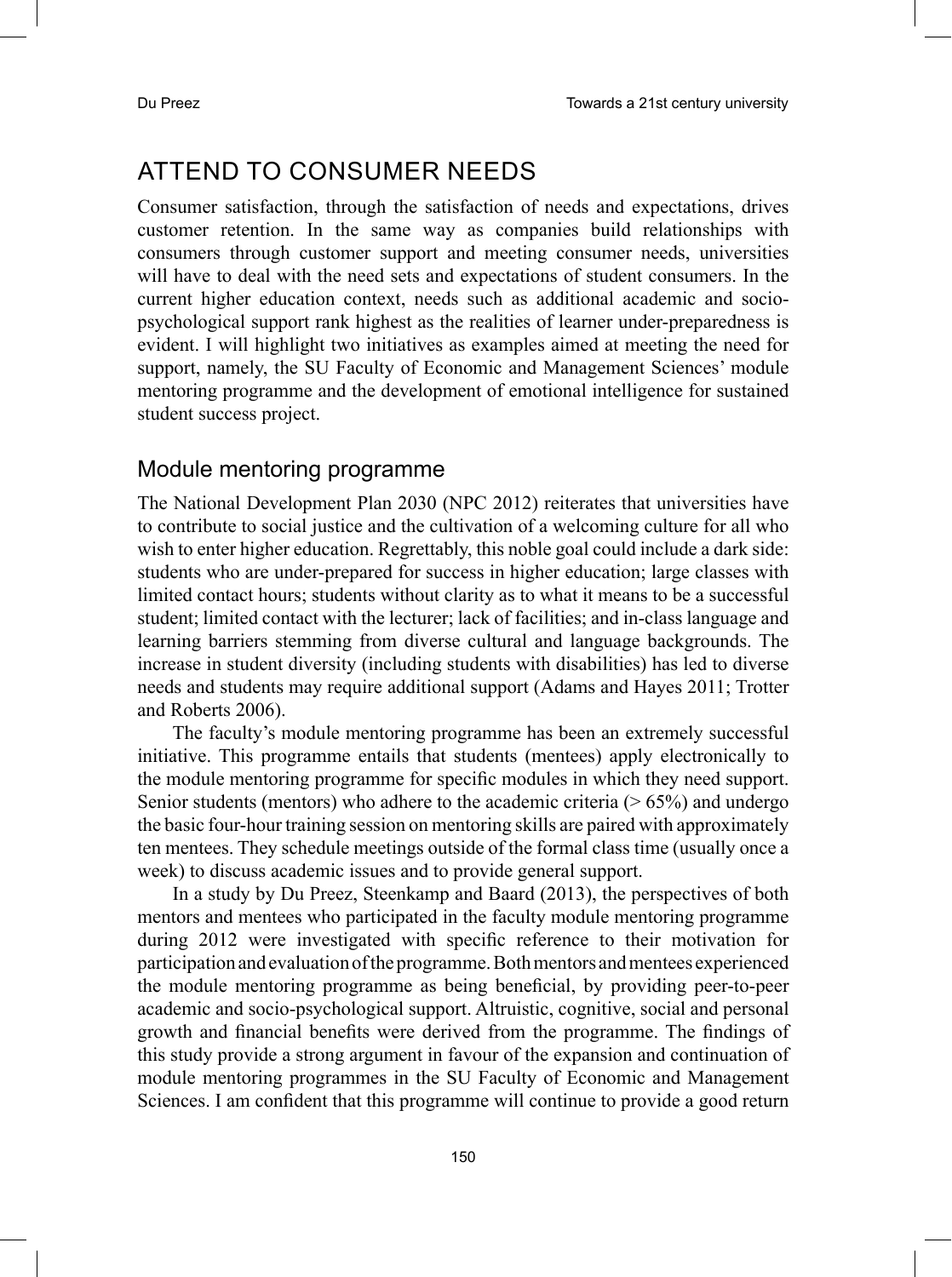on investment in terms of student retention and success. Furthermore, the module mentoring programme could serve as an example to other HEIs of a successful peerto-peer initiative that serves both the academic and socio-psychological dimensions of student success.

#### Development of emotional intelligence for sustained student success

A meta-study in the United States (US) by Durlak et al. (2011) of 213 school-based, universal social and emotional learning (SEL) programmes (270 034 learners) indicated that learner participants in social and emotional learning programmes significantly improved their social and emotional skills, attitudes, behaviour and academic performance. Also, the Nobel Laureate in Economics, James Heckman, argues that early investments in emotional and social learning skills and abilities (at school level) will contribute to both communities and industry as citizens and employees demonstrating higher levels of self-control, motivation and perseverance (Heckman, Stixrud and Urzua 2006) if early development is followed by highquality adult education. Needless to say, SEL programmes are currently not the highest priority in South African schools, leaving many learners with limited and deficient social and emotional capacity to excel as tertiary students.

Many students show low levels of emotional intelligence (EI) and later psychosocial development impacts on their ability to take full responsibility for choices. The ability to process emotional information has shown to improve general wellbeing, social functioning and cognitive abilities such as thinking, decision-making and retention (Brackett et al. 2012; Salovey and Mayer 1990).

In an effort to investigate the role of EI (as a non-cognitive factor) in sustained student success, a Fund for Innovation and Research in Teaching and Learning (FIRTL) and master's degree project (Delport 2014) was launched in the SU Faculty of Economic and Management Sciences during 2013. The purpose was to determine to what extent EI is central to the psychological resources that play a crucial role in the adaption and performance of first-year students at an HEI via an EI developmental programme. The study included 114 first-year extended degree students and used a controlled experimental research design to test the effect of an EI developmental intervention on affect balance, academic self-efficacy, cognitive thought pattern strategies (a sub-component of self-leadership) and perceived stress. The main findings indicated strong support for the utility of the intervention to increase EI and academic self-efficacy. Trends in the data suggested limited support for the direct impact of increased EI on the other measured psychological resources. Thus, investments in EI developmental interventions (as part of student support initiatives) may be justified in order to influence sustained student success. The study results could be used to inform teaching and learning initiatives complementary to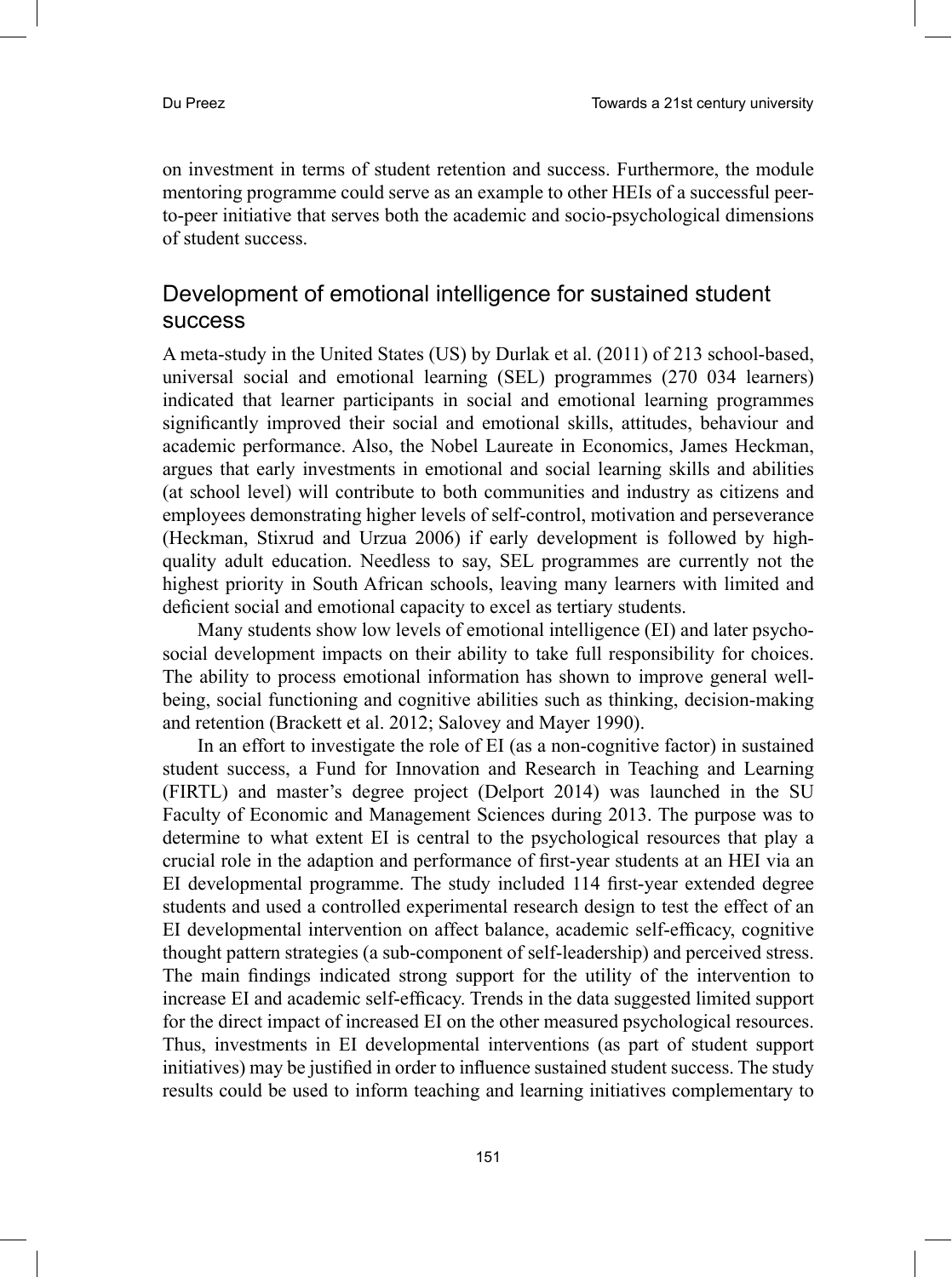the academic offering at HEIs with the hope of increasing student success rates (Görgens-Ekermans, Delport and Du Preez 2014).

# CONCLUSIONS AND RECOMMENDATIONS

Teachings only hold value if they are considered, evaluated and assimilated in the broader sense. I, therefore, challenge South African HEIs to:

- Build a strong institutional and brand image through the implementation of tested marketing and consumer psychology principles. Know that events, for example, bad press, could lead to irreversible damage to the image. Choose your partners well. Be wary of diluting your brand by partnering with institutions that could deplete the value of your brand. Choose brand extensions (e.g., partners, new programmes) that support and build the mother brand, without deflecting energy and focus to the detriment of the core offering.
- Acknowledge that student consumers of higher education are very discerning. The student pool is shrinking. Strategies and action plans should be in place to recruit the best students together with those who have the potential to study successfully. The students who excel will drive research and be the thought leaders of tomorrow. Innovative recruitment and communication platforms should be investigated. An example could be a student ambassador programme where prospective students are linked to trained current students. The current students then act as brand ambassadors and assist prospective students with questions in the period from first enquiry to registration. This approach has been reported to be hugely successful (Bennett in Maringe 2006).
- Invest in student consumer research. Develop in-depth knowledge of the valence of decision-making criteria held by students (especially now that the students' profiles are changing), their decision-making processes, and their media preferences and need sets.
- Invest in student support structures that cater for academic and sociopsychological needs, as more students are under-prepared for higher education. The growing number of first-generation students deserves special attention as very little is known about the unique academic and socio-psychological challenges that they are facing upon entry into higher education.
- Continuous programme and curriculum development is paramount. Through up-to-date programme offerings, HEIs build their institutional and brand images and cater for the needs of industry, society and students. The programme and research offering largely define the HEI and extreme caution should be applied when making strategic decisions in this regard.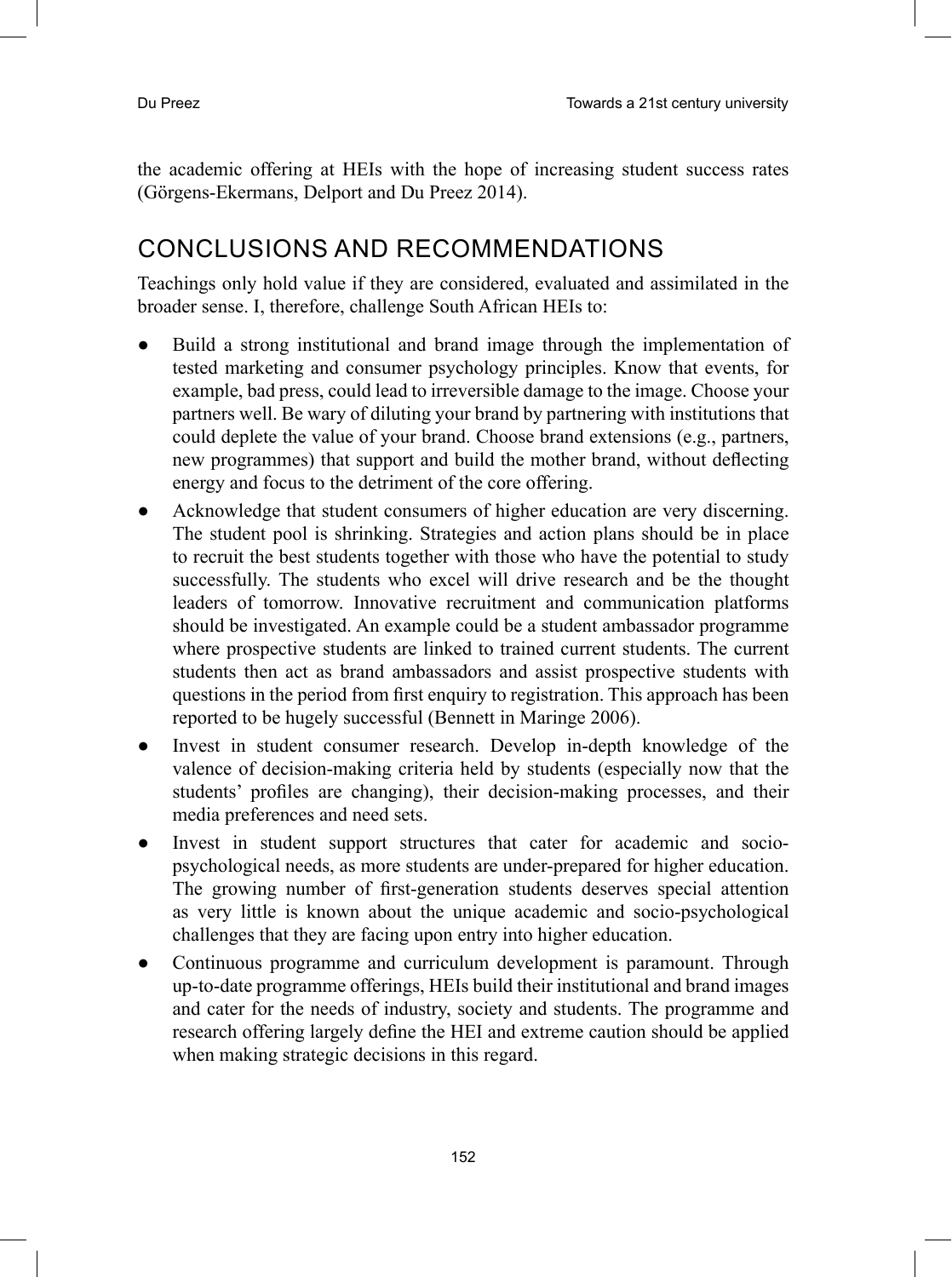#### **NOTE**

1. Refer to Bullen et al. 2011 and Jones and Shao 2011, for a comprehensive discussion and review of literature on the digital debate. The Digital Learners in Higher Education research project also offers a wealth of information. Visit: http://digitallearners.ca

#### REFERENCES

- Adams, D. F. and S. G. Hayes. 2011. Integrating tutor training into faculty mentorship programming to serve students with disabilities. *Learning Assistance Review* 16(2): 7–21.
- Ali, S. and M. Tinggi. 2013. Factors influencing the students' choice of accounting as a major. *IUP Journal of Accounting Research and Audit Practices* 12(4): 1–19.
- Arquero, J. L. and R. Esteban. 2013. Using social network sites in higher education: An experience in business studies. *Innovations in Education and Teaching International* 50(3): 238–249.
- Bennett, S. and K. Maton. 2010. Beyond the 'digital natives' debate: Towards a more nuanced understanding of students' technology experiences. *Journal of Computer Assisted Learning* 26(5): 321–331.
- Bennett, S., K. Maton and L. Kervin. 2008. The 'digital natives' debate: A critical review of the evidence. *British Journal of Educational Technology* 39(5): 775–786.
- Bester, G. and L. Brand. 2013. The effect of technology on learner attention and achievement in the classroom. *South African Journal of Education* 33(2): 1–15.
- Brackett, M. A., S. E. Rivers, M. R. Reyes and P. Salovey. 2012. Enhancing academic performance and social and emotional competence with the RULER feeling words curriculum. *Learning and Individual Differences* 22(2): 218–224.
- Brown, C. and L. Czerniewicz. 2010. Debunking the 'digital native': Beyond digital apartheid, towards digital democracy. *Journal of Computer Assisted Learning* 26(5): 357–369.
- Bullen, M., T. Morgan and A. Qayyum. 2011. Digital learners in higher education: Generation is not the issue. *Canadian Journal of Learning and Technology* 37(1): 1–24. http://www.cjlt.ca/ index.php/cjlt/article/view/550/298
- CHE *see* Council on Higher Education.
- Council on Higher Education. 2013. Quality Enhancement Project. The process for public higher education institutions. Unpublished draft document. Pretoria: CHE.
- Delport, M. 2014. Developing emotional intelligence for sustained student success. Master's thesis, Stellenbosch University, Stellenbosch.
- Department of Higher Education and Training. 2013. *White Paper for Post-school Education and Training. Building an Expanded, Effective and Integrated Post-school System*. Pretoria: DHET.
- DHET *see* Department of Higher Education and Training.
- Du Preez, R., L. P. Steenkamp and R. S. Baard. 2013. An investigation into a peer module mentoring programme in economic and management sciences. *International Business and Economics Research Journal* 12(10): 1225–1238.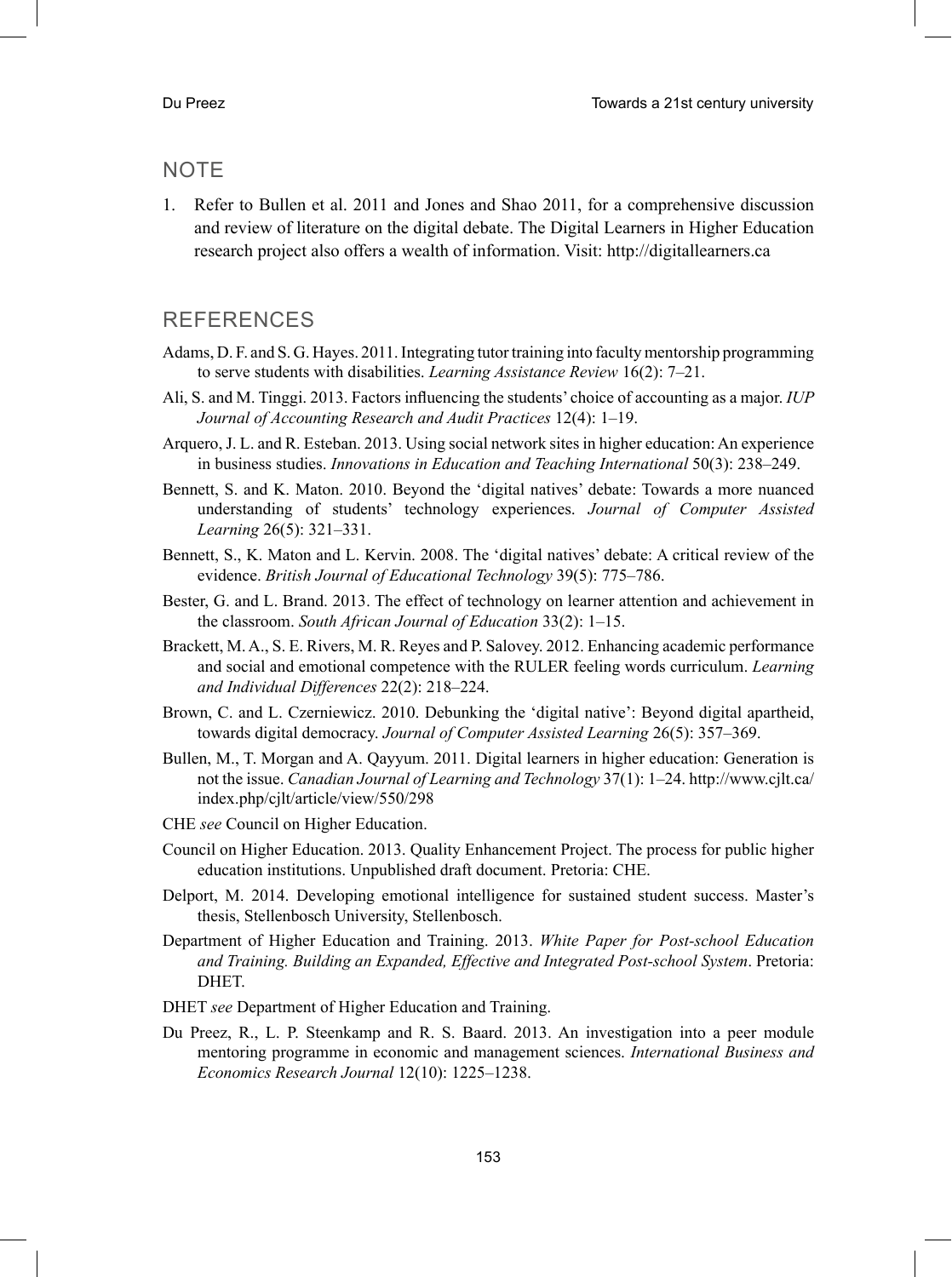- Durlak, J. A., R. P. Weissberg, A. B. Dymnicki, R. D. Taylor and K. B. Schellinger. 2011. The impact of enhancing students' social and emotional learning: A meta-analysis of schoolbased universal interventions. *Child Development* 82(1): 405–432.
- Finch, D., S. McDonald and J. Staple. 2013. Reputational interdependence: An examination of category reputation in higher education. *Journal of Marketing for Higher Education* 23(1): 34–61.
- Foskett, N. and J. Hemsley-Brown. 2001. *Choosing futures: Young people's decision-making in education, training, and careers markets*. London: Routledge Falmer.
- Görgens-Ekermans, G., D. Marthinus and R. Du Preez. 2015. Developing emotional intelligence as a key psychological resource reservoir for sustained student success. *SA Journal of Industrial Psychology* 41(1): Article 1251. DOI: 10.4102/sajip.v41i1.1251
- Heckman, J. J., J. Stixrud and S. Urzua. 2006. The effects of cognitive and noncognitive abilities on labor market outcomes and social behavior. *Journal of Labor Economics* 24(3): 411–482
- Hemsley-Brown, J. and I. Oplatka. 2006. Universities in a competitive global marketplace: A systematic review of the literature on higher education marketing. *International Journal of Public Sector Management* 19(4): 316–338.
- Howe, N. and W. Strauss. 2000. *Millennials rising: The next great generation*. New York: Vintage Books.
- Ivy, J. 2001. Higher education institution image: A correspondence analysis approach.*International Journal of Educational Management* 15(6): 276–282.
- Ivy, J. 2002. University image: The role of marketing in MBA student recruitment in state subsidized universities in the Republic of South Africa. DEd thesis, University of Leicester, Leicester.
- Ivy, J. 2008. A new higher education marketing mix: The 7Ps for MBA marketing. *International Journal of Educational Management* 22(4): 288–299.
- Jones, C. and B. Shao. 2011. The net generation and digital natives: Implications for higher education. www.oro.open.ac.uk
- Mangan, J., A. Hughes, P. Davies and K. Slack. 2010. Fair access, achievement and geography: Explaining the association between social class and students' choice of university. *Studies in Higher Education* 35(3): 335–350.
- Margaryan, A., A. Littlejohn and G. Vojt. 2011. Are digital natives a myth or reality? University students' use of digital technologies. *Computers and Education* 56(2): 429–440.
- Maringe, F. 2004. Vice Chancellor's perceptions of university marketing: A view from universities in a developing country. *Higher Education Review* 36(2): 53–68.
- Maringe, F. 2006. University and course choice: Implications for positioning, recruitment and marketing. *International Journal of Educational Management* 20(6): 466–479.
- Maringe, F. and N. Foskett. 2002. Marketing university education: The Southern African experience. *Higher Education Review* 34(3): 35–51.
- Morton, L. P. 2002. Targeting Generation Y. *Public Relations Quarterly* 47(2): 46–48.
- National Planning Commission. 2012. *National Development Plan 2030: Our future make it work.* Pretoria: The Presidency.